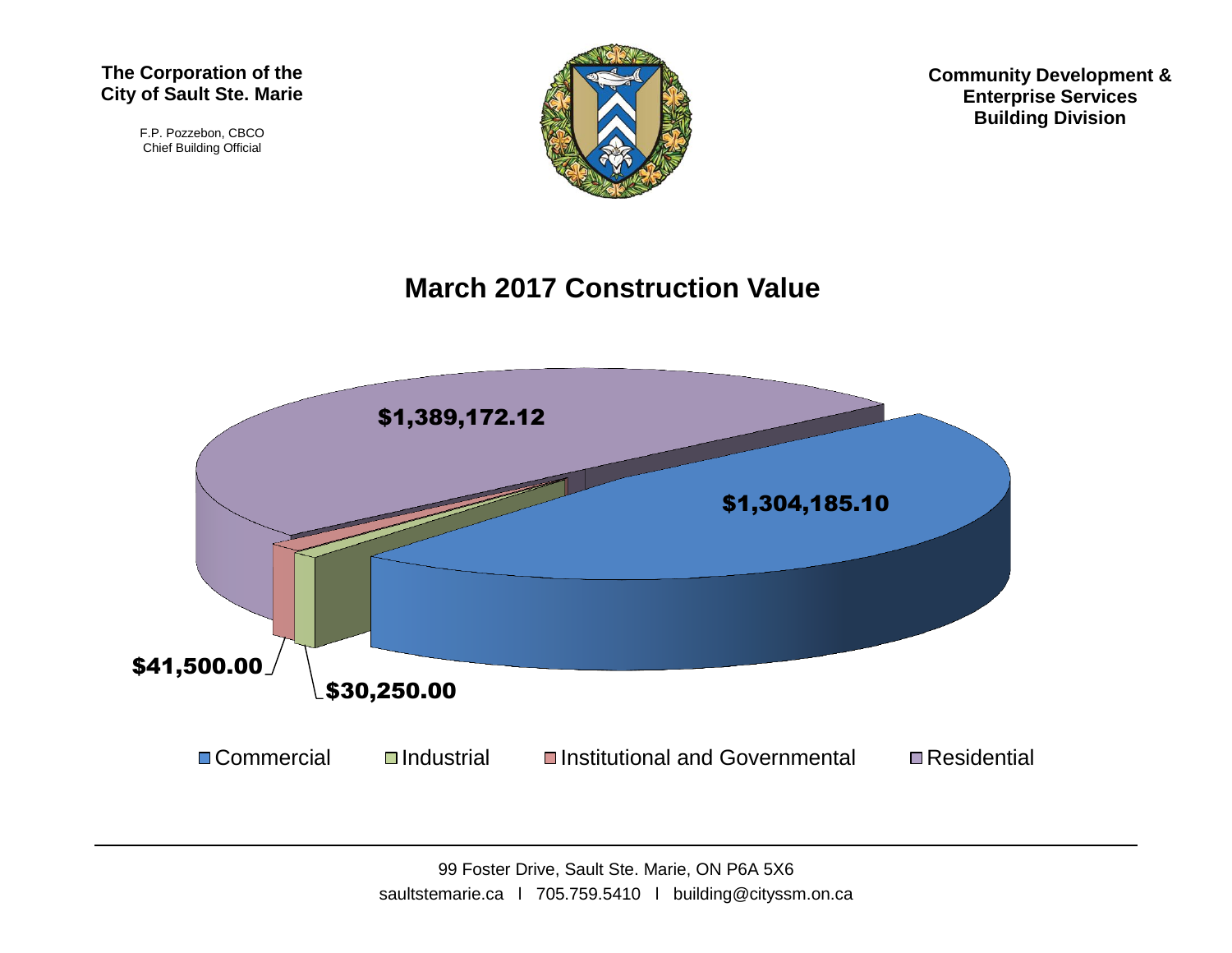

**Community Development and Enterprise Services Building Division**

**Tel: (705) 759-5410Fax: (705) 541-7165**

### **BUILDING PERMITS SUMMARY 2017/03/01 to 2017/03/31**

|                                                             |                         | <b>New Construction</b>  |                      |                        | <b>Alterations and Additions</b> |                      | <b>Total</b>           |                          |                      |  |
|-------------------------------------------------------------|-------------------------|--------------------------|----------------------|------------------------|----------------------------------|----------------------|------------------------|--------------------------|----------------------|--|
| <b>Building Type</b>                                        | Num of<br><b>Units</b>  | Num of<br><b>Permits</b> | <b>Value of Work</b> | Num of<br><b>Units</b> | Num of<br><b>Permits</b>         | <b>Value of Work</b> | Num of<br><b>Units</b> | Num of<br><b>Permits</b> | <b>Value of Work</b> |  |
| <b>Commercial</b>                                           |                         |                          |                      |                        |                                  |                      |                        |                          |                      |  |
| Office building                                             | 0                       | 1                        | \$300,000.00         | $\mathbf 0$            | 0                                | \$0.00               | $\pmb{0}$              | $\mathbf{1}$             | \$300,000.00         |  |
| Office complex                                              | 0                       | $\mathbf 0$              | \$0.00               | $\mathbf 0$            | $\overline{2}$                   | \$45,000.00          | $\mathbf 0$            | $\overline{2}$           | \$45,000.00          |  |
| Restaurant                                                  | 0                       | $\pmb{0}$                | \$0.00               | $\pmb{0}$              | $\overline{2}$                   | \$72,000.00          | $\pmb{0}$              | $\overline{2}$           | \$72,000.00          |  |
| Retail and wholesale<br>outlets                             | 0                       | $\mathbf 0$              | \$0.00               | $\mathbf 0$            | $\overline{7}$                   | \$837,185.10         | $\mathbf 0$            | $\overline{7}$           | \$837,185.10         |  |
| Retail complex                                              | 0                       | $\mathbf 0$              | \$0.00               | $\mathbf 0$            | 1                                | \$50,000.00          | $\pmb{0}$              | 1                        | \$50,000.00          |  |
| <b>Total:</b>                                               | $\mathbf 0$             | 1                        | \$300,000.00         | $\mathbf 0$            | 12                               | \$1,004,185.10       | $\mathbf 0$            | 13                       | \$1,304,185.10       |  |
| <b>Industrial</b>                                           |                         |                          |                      |                        |                                  |                      |                        |                          |                      |  |
| Maintenance building                                        | 0                       | 0                        | \$0.00               | 0                      | 1                                | \$30,250.00          | 0                      | $\mathbf{1}$             | \$30,250.00          |  |
| Total:                                                      | $\mathbf 0$             | $\mathbf 0$              | \$0.00               | $\mathbf 0$            | 1                                | \$30,250.00          | $\mathbf 0$            | 1                        | \$30,250.00          |  |
| <b>Institutional and Governmental</b>                       |                         |                          |                      |                        |                                  |                      |                        |                          |                      |  |
| Day care, nursing<br>home, rest home,<br>home for the bl    | $\mathbf 0$             | $\mathbf 0$              | \$0.00               | $\mathbf 0$            | 1                                | \$1,500.00           | $\overline{0}$         | $\mathbf{1}$             | \$1,500.00           |  |
| Government<br>legislative and<br>administration<br>building | $\mathbf 0$             | $\mathbf 0$              | \$0.00               | $\mathbf 0$            | $\mathbf{1}$                     | \$40,000.00          | $\mathbf 0$            | $\mathbf{1}$             | \$40,000.00          |  |
| Total:                                                      | $\mathbf 0$             | $\mathbf 0$              | \$0.00               | $\mathbf 0$            | $\overline{\mathbf{2}}$          | \$41,500.00          | $\mathbf 0$            | $\mathbf{2}$             | \$41,500.00          |  |
| <b>Residential</b>                                          |                         |                          |                      |                        |                                  |                      |                        |                          |                      |  |
| Apartment                                                   | 0                       | $\mathbf 0$              | \$0.00               | $\mathbf{1}$           | $\overline{7}$                   | \$440,900.00         | $\mathbf{1}$           | $\overline{7}$           | \$440,900.00         |  |
| Row House                                                   | 0                       | $\pmb{0}$                | \$0.00               | $\pmb{0}$              | $\overline{2}$                   | \$52,950.00          | 0                      | $\overline{2}$           | \$52,950.00          |  |
| Single House                                                | $\overline{2}$          | $\overline{2}$           | \$515,000.00         | $\mathbf 0$            | 46                               | \$385,322.12         | $\overline{2}$         | 48                       | \$900,322.12         |  |
| Total:                                                      | $\overline{\mathbf{2}}$ | $\mathbf{2}$             | \$515,000.00         | 1                      | 55                               | \$879,172.12         | 3                      | 57                       | \$1,394,172.12       |  |
| <b>Grand Total:</b>                                         | $\overline{\mathbf{2}}$ | 3                        | \$815,000.00         | 1                      | 70                               | \$1,955,107.22       | 3                      | 73                       | \$2,770,107.22       |  |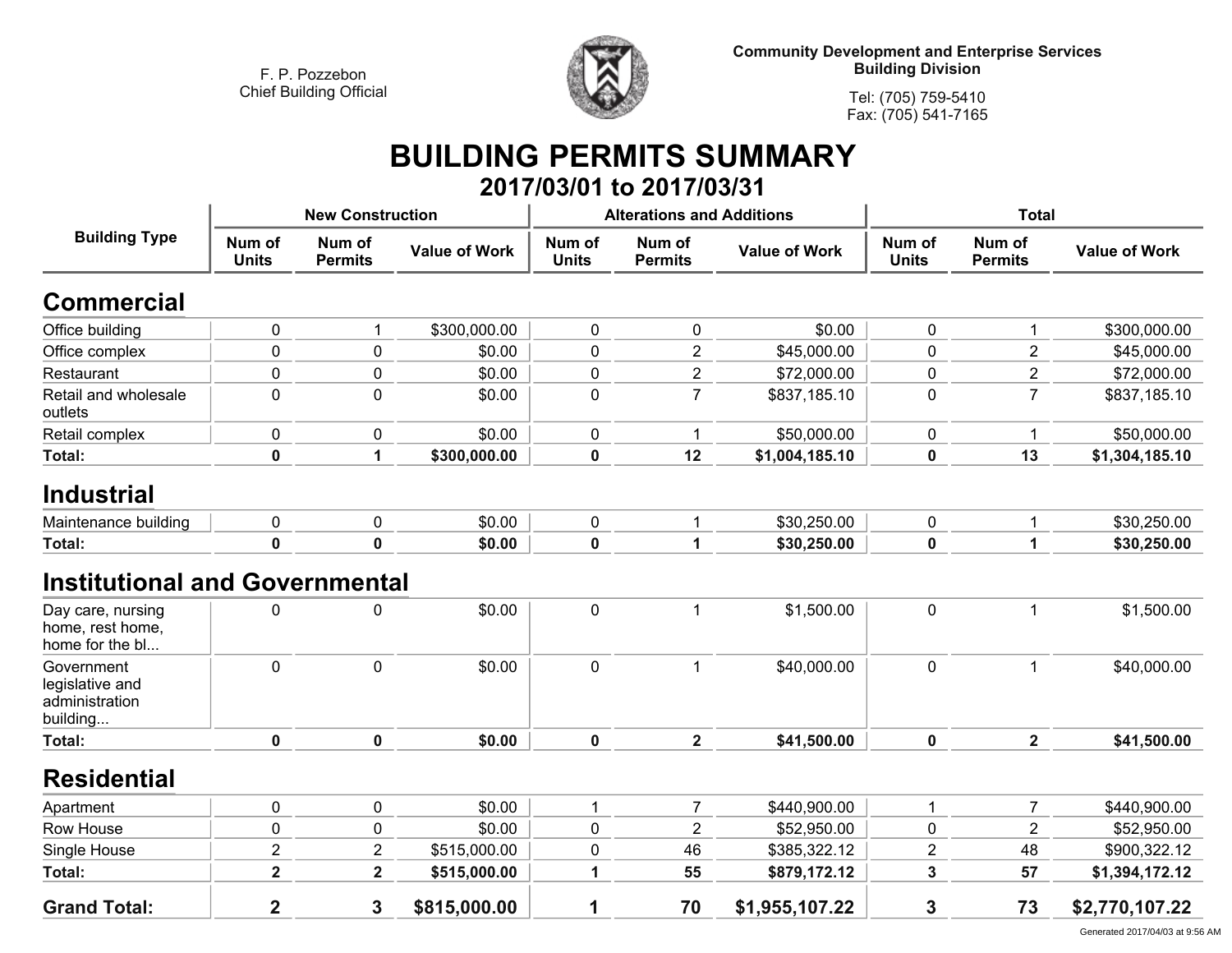

**Community Development and Enterprise Services Building Division**

**Tel: (705) 759-5410Fax: (705) 541-7165**

# **DEMOLITION PERMITS SUMMARY**

|                                 |                        |                          |                         |                        | 2017/03/01 to 2017/03/31         |                      |                        |                          |                      |
|---------------------------------|------------------------|--------------------------|-------------------------|------------------------|----------------------------------|----------------------|------------------------|--------------------------|----------------------|
| <b>Building Type</b>            |                        | <b>New Construction</b>  |                         |                        | <b>Alterations and Additions</b> |                      | <b>Total</b>           |                          |                      |
|                                 | Num of<br><b>Units</b> | Num of<br><b>Permits</b> | Value of<br><b>Work</b> | Num of<br><b>Units</b> | Num of<br><b>Permits</b>         | <b>Value of Work</b> | Num of<br><b>Units</b> | Num of<br><b>Permits</b> | <b>Value of Work</b> |
| <b>Commercial</b>               |                        |                          |                         |                        |                                  |                      |                        |                          |                      |
| Office building                 | 0                      | 0                        | \$0.00                  | 0                      | 2                                | \$6,500.00           | 0                      | 2                        | \$6,500.00           |
| Retail and<br>wholesale outlets | $\mathbf 0$            | 0                        | \$0.00                  | 0                      |                                  | \$22,400.00          | 0                      |                          | \$22,400.00          |
| Total:                          | 0                      | $\mathbf 0$              | \$0.00                  | $\pmb{0}$              | 3                                | \$28,900.00          | 0                      | 3                        | \$28,900.00          |
| <b>Residential</b>              |                        |                          |                         |                        |                                  |                      |                        |                          |                      |
| Single House                    | 0                      | 0                        | \$0.00                  | -1                     | 3                                | \$12,450.00          | $-1$                   | 3                        | \$12,450.00          |
| Total:                          | 0                      | 0                        | \$0.00                  | -1                     | 3                                | \$12,450.00          | -1                     | 3                        | \$12,450.00          |
| <b>Grand Total:</b>             | 0                      | $\mathbf 0$              | \$0.00                  | $-1$                   | 6                                | \$41,350.00          | -1                     | 6                        | \$41,350.00          |